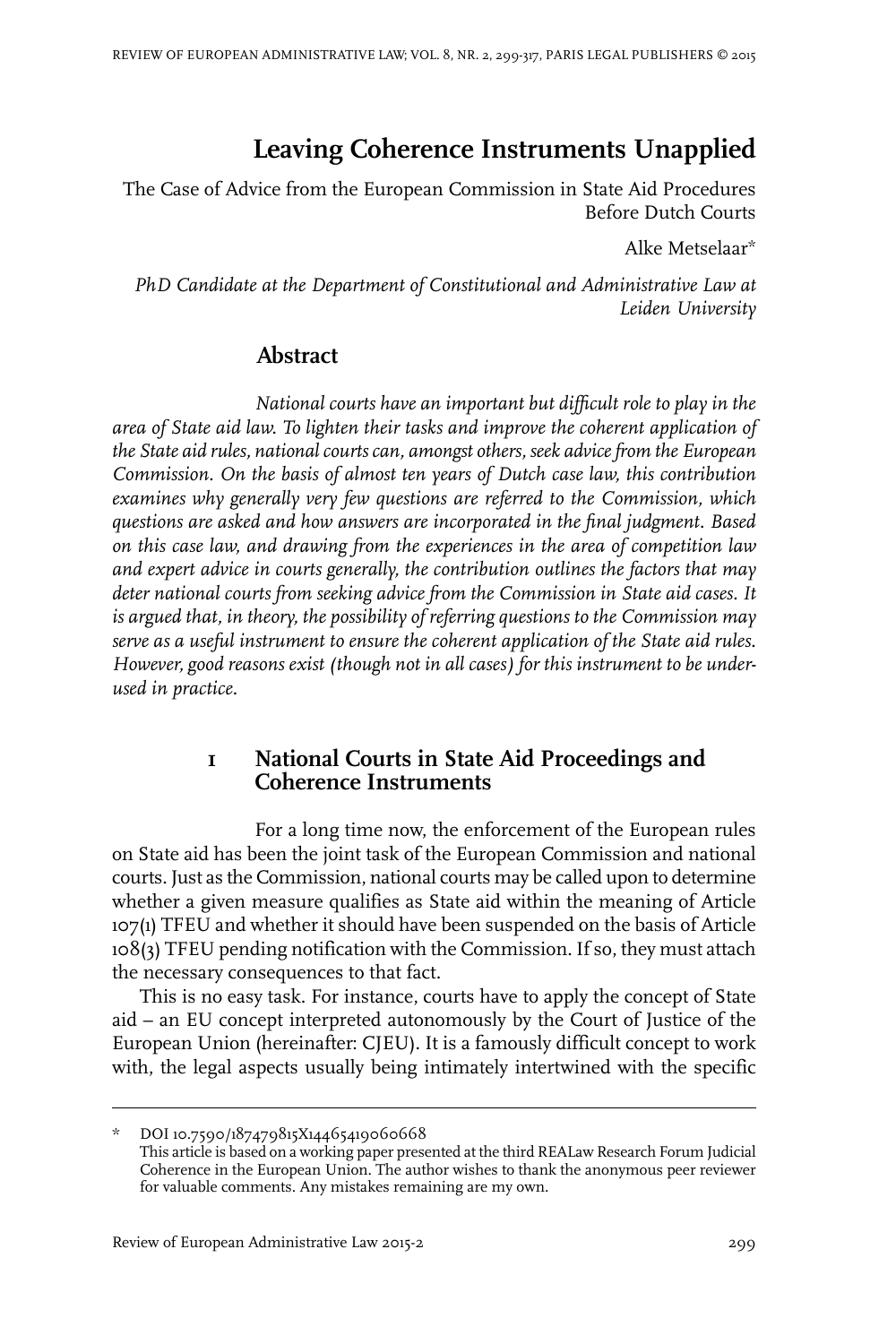factual circumstances of the case and often requiring intricate and detailed analyses as well as economic expertise.<sup>1</sup> If one considers that in countries such as the Netherlands, there is no specialized State aid judge or State aid authority, it should come as no surprise that national courts can struggle to determine whether certain contested measures qualify as State aid and have been carried out in breach of the standstill obligation. This alone may lead to undesirable divergences in the application of the State aid rules.

One way of ensuring the coherent application of the State aid rules before national courts is of course the possibility (and sometimes obligation) to refer preliminary questions to the CJEU. However, there is also another coherence instrument, which already existed previously in the area of competition law: 2 courts may seek information or opinions from the Commission itself. Under certain circumstances the Commission may even provide such information or advice of its own motion.<sup>3</sup> This is an instrument worthy of some attention. While the Commission cannot provide a final and binding interpretation of the State aid rules, there may nevertheless be cases where national courts find it useful to benefit from its experience and expertise and the information in its possession, with the added advantage of receiving an answer within a far shorter time than is to be expected in a preliminary reference procedure. What is more, information from the Commission may be very necessary in cases where an alleged aid measure has been brought to the attention of both the Commission and a national court. The possibility to receive advice from the European Commission thus does not only potentially impact the coherent application of the EU State aid laws between the different Member States' courts, but also the coherent application of those laws between the national courts and the Commission.

The purpose of this contribution is to examine how the coherence instrument by which national judges can request the Commission's advice in State aid cases is applied by national courts. On the basis of almost ten years of Dutch case law, 4 it explores whether this instrument is used in practice, what may be

A.W.H. Meij, 'De rol van de nationale rechter en de Commissie op het gebied van staatssteun', in: W. den Ouden (Ed.), *Staatssteun en de nationale rechter* (Deventer 2005); P.C. Adriaanse, 1 *Handhaving van EG-recht in situaties van onrechtmatigestaatssteun* (Deventer 2006); J. Derenne, A. Müller-Rappard & C. Kaczmarek (Eds), *Enforcement of EU State Aid Law at National Level 2010* (Berlin 2010).

<sup>&</sup>lt;sup>2</sup> See in that regard: K. Wright, 'The European Commission's Own "Preliminary Reference Procedure" in competition cases' [2010/6] *ELJ* 736-759.

These instruments will be elaborated further in para. 3. Another coherence instrument in State aid cases that will not be discussed in this contribution is the use of soft law. The most important 3 example is the Draft Commission Notice on the notion of State aid pursuant to Article 107(1) TFEU, which at the time of writing is still pending formal completion.

The core of this contribution rests on the analysis of Dutch case law as published on the website www.rechtspraak.nl, in which the search term 'staatssteun' or 'staatsteun' appears (two possible 4 spellings of the term 'State aid'). These include judgments by the several civil, administrative and tax courts. The research includes judgments given from 1 November 2005 to 28 September 2015.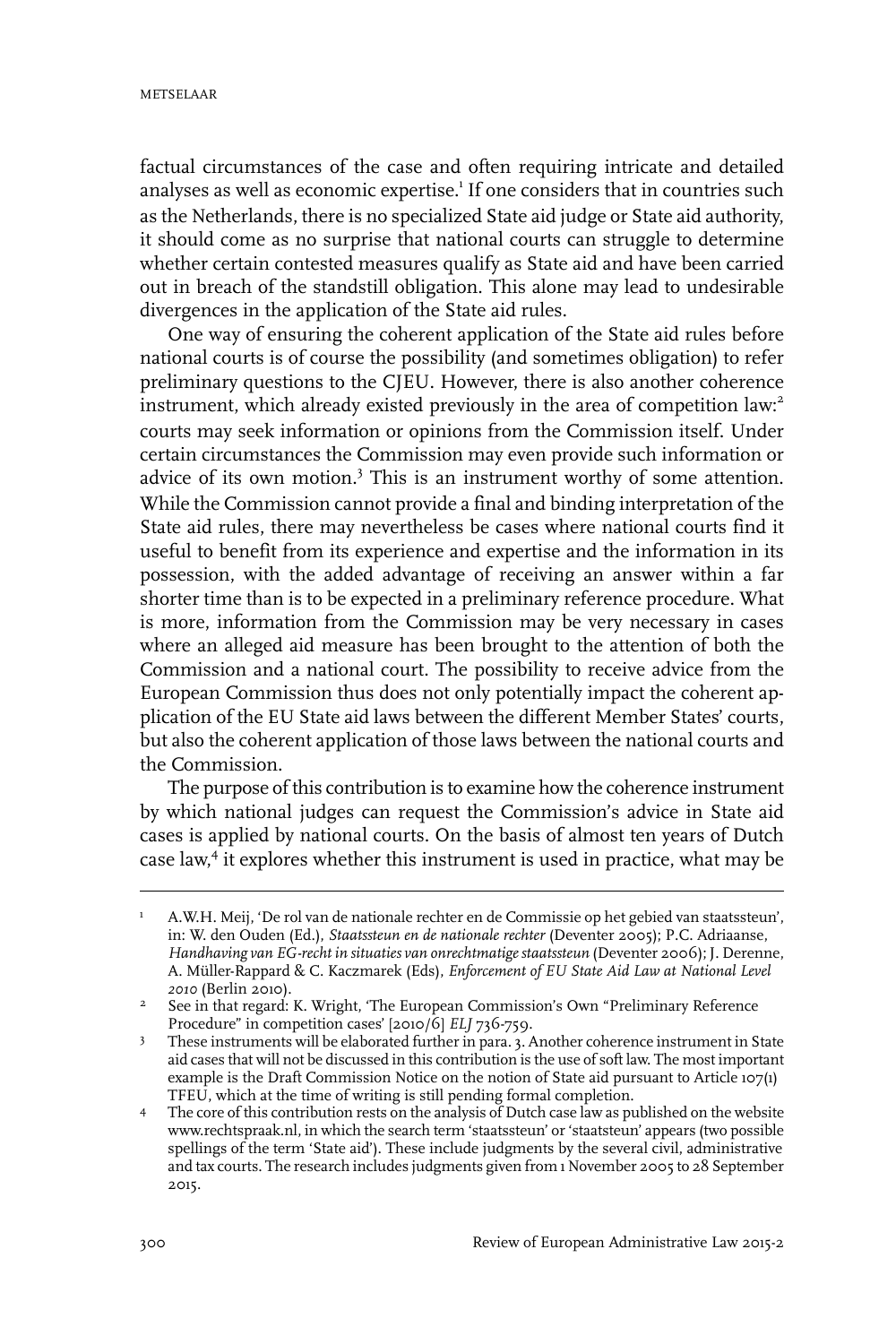reasons for applying or disregarding it, and how Commission opinions or information are incorporated in the Dutch courts' final judgments. The central argument of this contribution is that the possibility of referring questions to the European Commission may serve as a useful instrument to ensure the coherent application of the State aid rules in theory, but that good reasons exist (though not in all cases) for this instrument to be used less than one might expect.

This contribution is structured as follows: after devoting some words to the relation between the European Commission and the national courts in State aid cases (section 2), it describes the specific coherence instrument that is the focal point of this contribution (section 3). The next paragraphs analyse the Dutch case law in which an opinion has been sought (section 4), information has been requested (section 5) or no opinion or information has been requested where this might have been expected (section 6). Some conclusions are drawn in section 7.

## **2 The Relation Between the European Commission and the National Courts in State Aid Cases**

The relation between the European Commission and the national courts in State aid cases is an interesting one. Firstly, of course, the European Commission is an administrative body whereas the national courts form part of the judiciary. It is the national court that must provide effective legal protection and remedies to those whose rights and freedoms are guaranteed by EU law. 5 The Commission on the other hand, as one of the EU institutions, is tasked with ensuring the application of the Treaties and of the measures adopted by the institutions pursuant to them.<sup>6</sup> To put it differently, the national courts and the European Commission are clearly situated on different axes of the *triaspolitica*. 7 Still, they both perform very important and sometimes overlapping roles in the enforcement of the European State aid laws. The CJEU has frequently reiterated that the Commission and national courts fulfil complementary and separate roles. $8$  On the one hand, the national courts must, given the direct effect of Article 108(3) TFEU, offer to individuals the certain prospect that appropriate conclusions will be drawn from an infringement of that provi-

<sup>5</sup> See Art. 19 TFEU, Art. 47 CFR. Consider also Art. 6 ECHR.

Art. 17(1) TFEU. <sup>6</sup>

<sup>7</sup> See K. Wright, 'The European Commission's Own "Preliminary Reference Procedure" in competition cases' [2010/6] *ELJ* 736-759.

See for instance Case C-39/94 *SFEI* [1996] ECR I-3547, para. 41; Joined Cases C-261/01 and 8 C-262/01 *Van Calster and Cleeren* [2003] ECR I-12249, para. 74, and Case C-368/04 *Transalpine Ölleitung in Österreich* [2006] ECR I-9957, paras 36 and 37.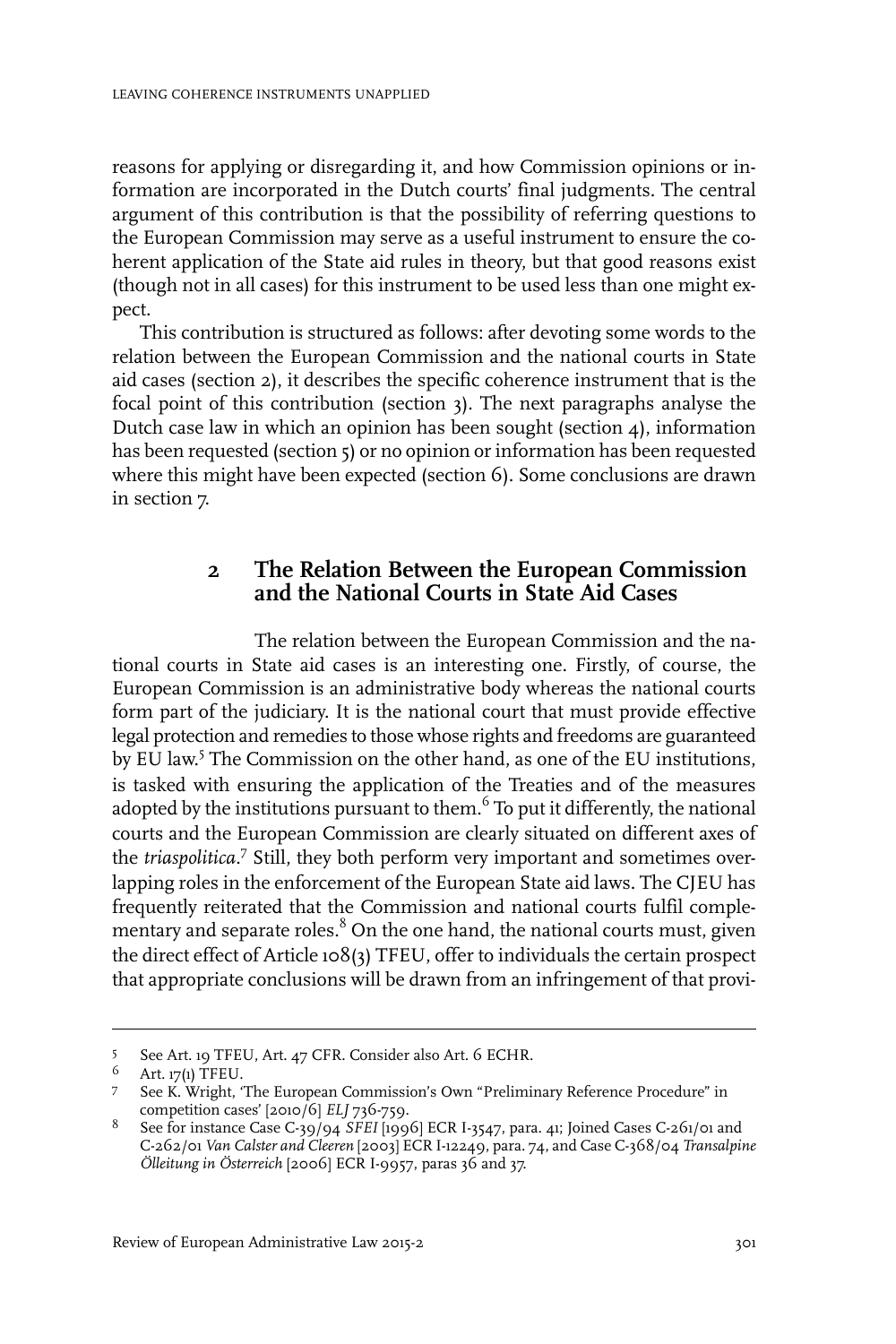sion.<sup>9</sup> On the other, the Commission is exclusively competent to determine whether an aid measure is compatible with the internal market and can order the recovery of aid in situations where it is not.<sup>10</sup>

Both the Commission and the national courts might find it necessary in a State aid dispute to determine whether a certain measure qualifies as aid in the sense of Article 107(1) TFEU, subject ultimately to review by the CJEU. Once the Commission has taken a final decision on the State aid nature of that measure, however, that decision binds the national court on the basis of Article  $288$  TFEU. The fact that the Commission can take such a final decision<sup>11</sup> does not mean that national courts can simply stay the national State aid proceedings in a matter that is also subject to the Commission's examination. The initiation by the Commission of an examination procedure does not release national courts from their duty to safeguard the rights of individuals in the event of a breach of the standstill obligation.<sup>12</sup>

The hierarchical position of the Commission in State aid cases has recently been strengthened in the case *Deutsche Lufthansa*. <sup>13</sup> In that judgment, the CJEU ruled that where the Commission has initiated the formal examination procedure (which takes place before taking a final decision), national courts are required to adopt all the necessary measures with a view to drawing the appropriate conclusions from an infringement of the obligation to suspend the implementation of that measure. This ruling was based in part on the reasoning that national courts must refrain from taking decisions which conflict with a decision of the Commission, even if it is provisional.<sup>14</sup>

At a practical level, it is worth noting that the European Commission has built up tremendous expertise in State aid cases over the years. It was already noted that this is not necessarily the case for national judges who, in the case of The Netherlands, might come across a State aid case maybe once in their judicial career.<sup>15</sup> When considering the relation between the Commission and

See for instance Case C-39/94 *SFEI* [1996] ECR I-3547, para. 39-40. <sup>9</sup>

<sup>&</sup>lt;sup>10</sup> *Ibid.*, para. 36.

<sup>&</sup>lt;sup>11</sup> Subject to review from the CJEU.

Case C-39/94 *SFEI* [1996] ECR I-3547, paras 44 and 50-53; Case C-1/09 *CELF II* [2010] ECR 12 I-2099, para. 27.

<sup>&</sup>lt;sup>13</sup> Case C-284/12 Deutsche Lufthansa ECLI:EU:C:2013:755. This case has strong ties with the competition law judgment in Case C-344/98 *Masterfoods* [2000] ECR I-11369.It has been argued that the latter case establishes no primacy of the Commission over national courts, 'but rather imposes duties on the latter to apply [EU] law in a consistent way under the final control of the Court of Justice'. A.P. Komninos, 'Public and Private Antitrust Enforcement in Europe: Complement? Overlap?' [2006/1], *The Competition Law Review* 2006, 5-26. This does not take away from the fact that under the *Deutsche Lufthansa* case law, judges are no longer able to make their own assessment of the State aid nature of a measure but must, barring some exceptions, follow that of the Commission once the formal investigation procedure has been initiated.

Case C-284/12 *Deutsche Lufthansa* ECLI:EU:C:2013:755, paras 41-42. <sup>14</sup>

<sup>&</sup>lt;sup>15</sup> As can be seen from the judgments studied. This may be different for the highest courts, where some specialization can take place.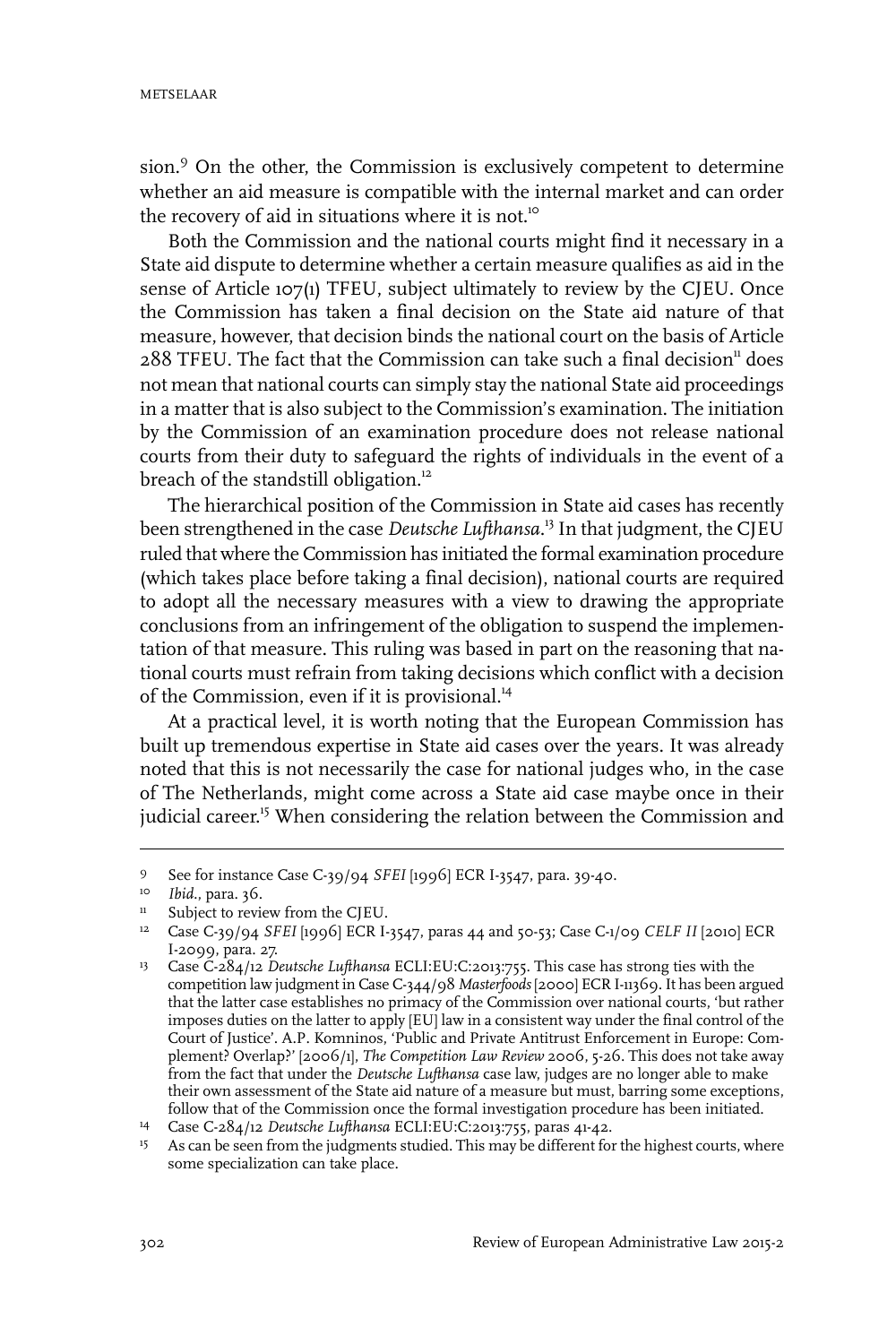national courts in State aid cases, it is important to keep this difference in the level of expertise in mind. For instance, there is evidence in Dutch civil case law to suggest that judges can attach great value to the provisional or even hypothetical opinion of the Commission.<sup>16</sup> The implication of such cases is that national courts, especially when confronted with difficult cases, may be tempted to defer to the Commission's assessment of the case even where there is no formal requirement to do so. $^{17}$  It is against this background that the possibility of seeking and gaining advice from the Commission should be examined.

### **3 Commission Support in National State Aid Proceedings: Theory**

Article 4(3) TEU, laying down the principle of sincere cooperation, requires the Union and the Member States to assist each other in carrying out tasks which flow from the Treaties. One implication of that principle is that national judges can request the European Commission's support in the course of State aid proceedings. This possibility, which was introduced already in 1995,<sup>18</sup> is by now explicitly laid down in Article 29 of the Procedural Regulation<sup>19</sup> and in the Commission Notice on the enforcement of State aid law by national courts (hereinafter: the 2009 Commission Notice).<sup>20</sup>

According to the Procedural Regulation, national courts may either ask the Commission to transmit to it relevant information in its possession or ask the Commission for an opinion concerning the application of the State aid rules. The 2009 Commission Notice elaborates that requests for information may concern a pending Commission procedure, but also copies of existing Commission decisions, factual data, statistics, market studies and economic analysis, insofar as the protection of confidential information and business secrets is

Sometimes, the courts even include the hypothetical opinion of the Commission in their reasoning in cases where the alleged State aid has not in any way been brought before the 16 Commission's attention, as far as can be learnt from the judgment: Rb. Alkmaar 20 April 2011, ECLI:NL:RBALK:2011:BW2032; Rb. Arnhem 2 November 2011, ECLI:NL:RBARN:2011:BU3569.

<sup>&</sup>lt;sup>17</sup> Cf. Van Cleynenbreugel, 'National Courts and EU Competition Law: Lost in Multilevel Confusion?', in: Bodiroga-Vukobrat (Ed.), *New Europe – Old Values? Reform and perseverance* (Heidelberg: Springer 2015).

<sup>&</sup>lt;sup>18</sup> Commission Notice on cooperation between national courts and the Commission in the State aid field, *OJ* 1995, C 312/8, chapter VI.

<sup>&</sup>lt;sup>19</sup> Council Regulation (EU) No 2015/1589 of 13 July 2015 laying down detailed rules for the application of Article 108 of the Treaty on the Functioning of the European Union (codification), *OJ* 2015, L 248/9 (hereinafter: The Procedural Regulation). The previous Council Regulation (EC) No 659/1999 of 22 March 1999 laying down detailed rules for the application of Article 93 of the EC Treaty, *OJ* 1999, L 83/1, revised accordingly in 2013, has been repealed.

<sup>&</sup>lt;sup>20</sup> Commission Notice on the enforcement of State aid law by national courts, *OJ* 2009, C 85/1, paras 77-96.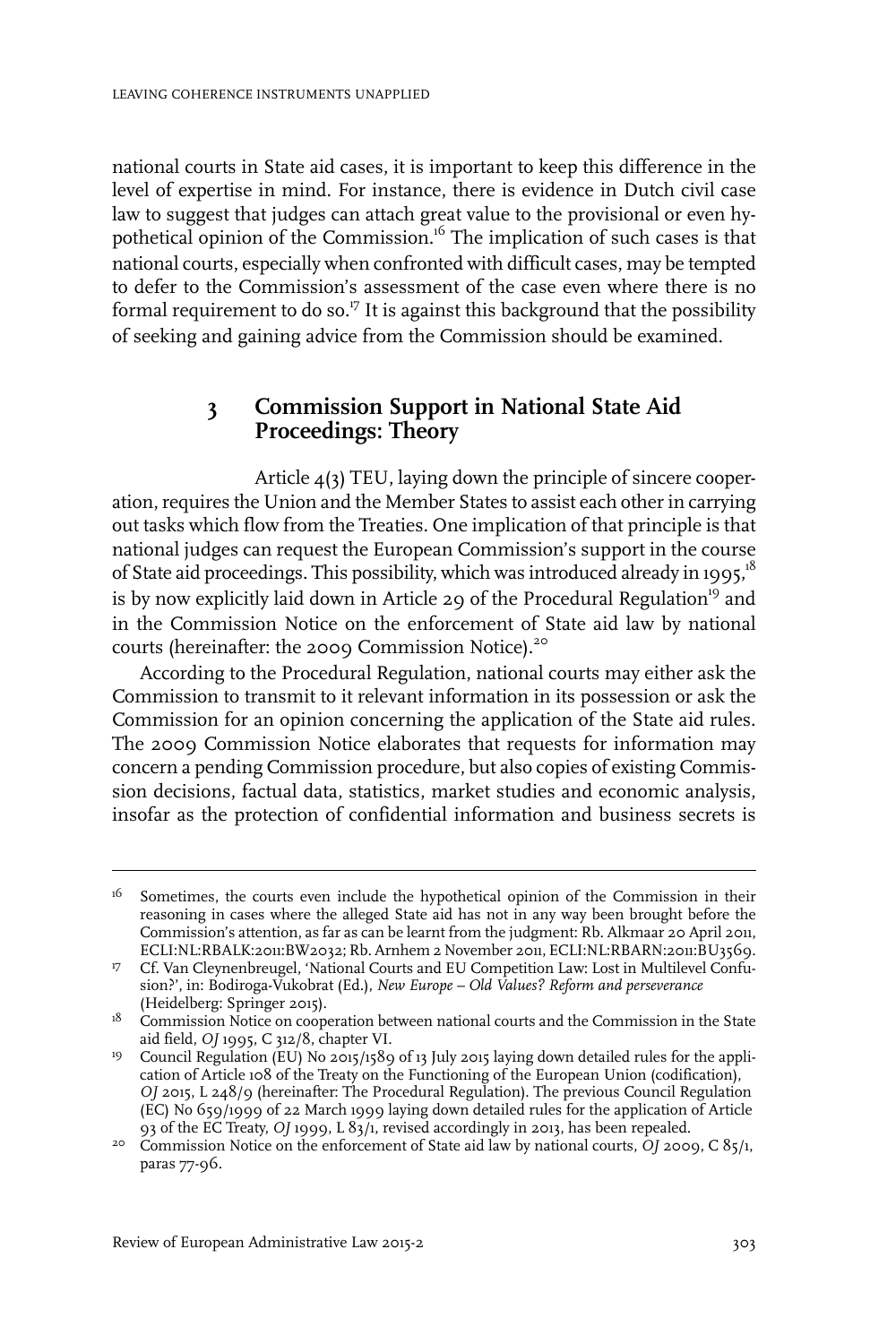guaranteed. The Commission strives to provide this information within one month from the date of the request.

Requests for opinions extend beyond the mere transmission of information. Requested opinions can cover all economic, factual or legal matters which arise in the context of national proceedings. This could concern, for instance, the question of whether a certain measure qualifies as State aid, whether the measure meets a certain requirement of a Block Exemption Regulation or the legal prerequisites for damages claims under EU law. Requests for opinions cannot concern the compatibility of an aid measure, as such an assessment lies outside the competence of national courts. The Commission endeavours to provide an opinion within four months from the date of the request. Furthermore, the Commission has indicated, still in the 2009 Commission Notice, that it will limit itself to providing the national court with the factual information or the economic or legal clarification sought, without considering the merits of the case pending before the national court.

It is important to note that the Commission frames its assistance to national courts as part of its duty to defend the public interest rather than the private interests of the parties involved in the national proceedings. It therefore does not hear the parties before providing its opinion to the national court. The possibility to approach the Commission furthermore does not influence the possibility (and sometimes requirement) to refer preliminary questions on the basis of Article 267 TFEU. In other words, where a question concerning the interpretation of Articles 106-109 TFEU or the interpretation or validity of, say, a recovery decision or the General Block Exemption Regulation arises before a court against whose decision there is no remedy under national law, the possibility to seek the Commission's advice does not relieve that court from the obligation to refer a preliminary question.

As of 2013, the advisory role of the Commission is not dependent on the choice of a national judge whether to ask questions or not.<sup>21</sup> Where the coherent application of Article 107(1) or Article 108 TFEU so requires, the Commission may submit written observations to the courts of the Member States that are responsible for applying the State aid rules. With the permission of the court in question, it may also make oral observations. Solely for the purpose of preparing these observations, the Commission may request the relevant court of the Member State to transmit documents at the disposal of the court that are necessary for the Commission's assessment of the matter. This possibility for

Art. 29(2) Procedural Regulation. The previous Procedural Regulation was amended in 2013 by Council Regulation/EU No 734/2013 of 22 July 2013 amending Regulation (EC) No 659/1999 laying down detailed rules for the application of Article 93 of the EC Treaty, *OJ* 2013, L 204/15. 21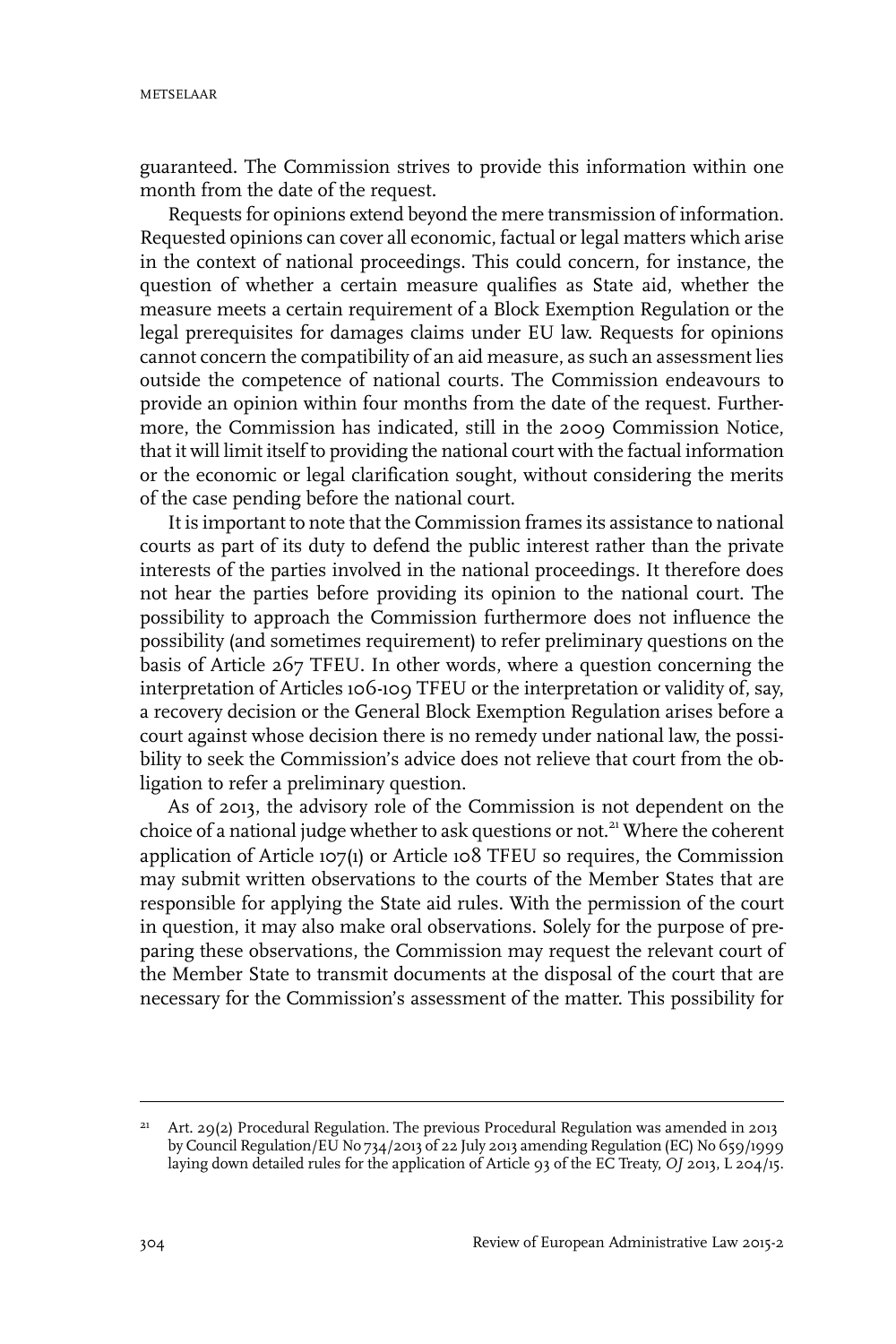the Commission to intervene as *amicus curiae* on its own accord already existed before in the context of EU antitrust law.<sup>22</sup>

The preamble of the revised Procedural Regulation stresses that observations and opinions of the Commission must be submitted within the framework of national procedural rules and practices including those safeguarding the rights of the parties, in full respect of the independence of the national courts.<sup>23</sup> In that light, it should come as no surprise that opinions given by the Commission do not legally bind the national court. This means that, among others, a national judge can seek the Commission's advice concerning the interpretation of the notion of State aid in a specific case, but that the answer can only be considered to reflect the Commission's view without having been drafted as a formal decision. That view may be contradicted at a later stage by the Court of Justice. What this means for their exact legal status is still a cause of some uncertainty. Wright notes that Commission opinions in the area of competition law seem to be a *sui generis* instrument.<sup>24</sup> She finds that they cannot be equated to recommendations, which, under the *Grimaldi* case law, <sup>25</sup> have no legal binding force but must nevertheless be taken in to consideration by national courts. Neither do they seem to be quite the same as opinions in the sense of Article 288 TFEU. Wright does, however, note that Commission opinions given in the context discussed here could become binding indirectly through the court's judgment, particularly if it essentially transposes the Commission's advice.

It has been advised, therefore, that national judges approach Commission's opinions with some care – and that they motivate in their judgment if and to what extent the opinion has been taken into account, so as to maintain an image of independence and impartiality of the national judiciary. <sup>26</sup> It should be remembered that Commission opinions in this context may provide valuable information, but that they essentially encompass a non-reviewable assessment by an administrative body before whom the parties concerned could not exercise their right to be heard.<sup>27</sup> The Commission has acknowledged the need for cau-

<sup>&</sup>lt;sup>22</sup> Art. 15 of Council Regulation No 1/2003/EC of 16 December 2002 on the implementation of the rules on competition laid down in Articles 81 and 82 of the Treaty, *OJ* 2003, L 1/1. Cf. Commission Notice of 27 April 2004 on the co-operation between the Commission and the courts of the EU Member States in the application of Articles 81 and 82 EC, *OJ* 2004, C 101/54, paras 17 ff.

<sup>&</sup>lt;sup>23</sup> Preamble to the Procedural Regulation, para. 38.

<sup>&</sup>lt;sup>24</sup> K. Wright, 'The European Commission's Own "Preliminary Reference Procedure" in competition cases' [2010/6] *ELJ* 736-759.

<sup>&</sup>lt;sup>25</sup> Case C-322/88 *Grimaldi* [1989] ECR I-4407, para. 19.

<sup>&</sup>lt;sup>26</sup> Van Cleynenbreugel, 'National Courts and EU Competition Law: Lost in Multilevel Confusion?', in: Bodiroga-Vukobrat (Ed.), *New Europe – Old Values? Reform and perseverance* (Heidelberg: Springer 2015).

<sup>&</sup>lt;sup>27</sup> Consider in the light of general competition law the Explanatory Memorandum to the law amending the Netherlands Law on Competition: *Kamerstukken II* 2003/04, 29 276, No. 3, para. 2.5. Cf. Van Cleynenbreugel, 'National Courts and EU Competition Law: Lost in Multilevel Confusion?', in: Bodiroga-Vukobrat (Ed.), *New Europe – Old Values? Reform and perseverance* (Heidelberg: Springer 2015).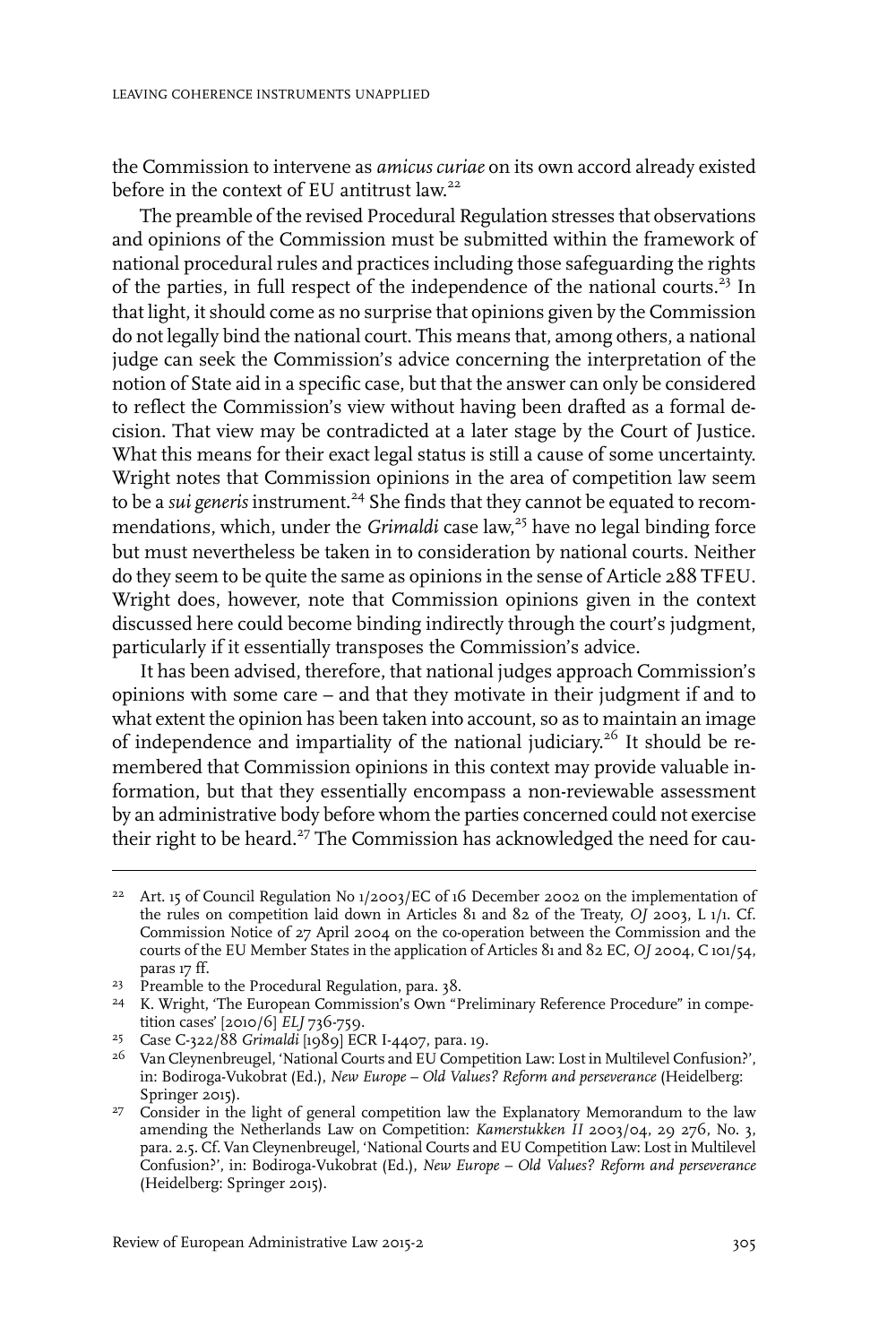tion, hence its endeavour to limit itself to providing the national court with the factual information or the economic or legal clarification sought, without considering the merits of the case pending before the national court.<sup>28</sup>

Still, there are some important advantages connected to seeking the Commission's advice over referring a preliminary ruling question. For one, the Commission strives to answer questions within one to four months depending on the type of support sought, while a preliminary ruling procedure can easily take up to sixteen months, severely slowing down national proceedings.<sup>29</sup> In addition, asking the Commission for information (rather than an opinion) can reveal important (factual) information that cannot be gained through preliminary ruling proceedings, such as information concerning the state of a pending Commission procedure. Given the importance of factual information in many national State aid cases, this advantage is not to be underestimated. It has also been noted that seeking a Commission opinion does not give rise to admissibility issues, allowing any court or tribunal to ask a broad range of questions, and that involving the Commission may help to relieve the case load of the EU courts.<sup>30</sup> Thus, the parties and the court can, at least in theory, deal with the national State aid case based on better information without the cumbersome process of a preliminary ruling.

# **4 Commission Opinions in Dutch State Aid Case Law**

Although seeking the Commission's support in State aid cases can be a useful instrument to facilitate the coherent application of the State aid rules, the case law over the last nearly ten years shows that the Dutch courts rarely use that possibility. Still, in some cases Dutch courts *have* sought the Commission's advice. Their questions most frequently concerned the application of the standstill obligation, which will be discussed now, and the state of pending Commission procedures, which will be addressed in section  $5^{31}$ 

<sup>&</sup>lt;sup>28</sup> Commission Notice on the enforcement of State aid law by national courts, *OJ* 2009, C 85/1, para. 93.

<sup>&</sup>lt;sup>29</sup> Annual Report 2013 of the Court of Justice of the European Union. Synopsis of the work of the Court of Justice, the General Court and the Civil Service Tribunal, p. 98. Available at: curia.europa.eu/jcms/upload/docs/application/pdf/2014-06/qdag14001enc.pdf [last checked: 13-7-2015].

<sup>&</sup>lt;sup>30</sup> K. Wright, 'The European Commission's Own "Preliminary Reference Procedure" in competition cases' [2010/6] *ELJ* 736-759.

Not discussed in this contribution are the cases in which a Dutch court has requested an opinion about the interpretation of Commission soft law. These cases are not included here 31 because, while State aid issues may be indirectly relevant to the national case, it does not appear from the judgments that the case has been brought to address an alleged breach of the standstill obligation laid down in Art. 108(3) TFEU. For those interested in the relevant cases, see: CBb 14 December 2006, ECLI:NL:CBB:2006:AZ5838, *Administratiefrechtelijke Beslissingen* 2007, 136; CBb 10 July 2007, ECLI:NL:CBB:2007:BB0096, *Administratiefrechtelijke Beslissingen* 2008, 68.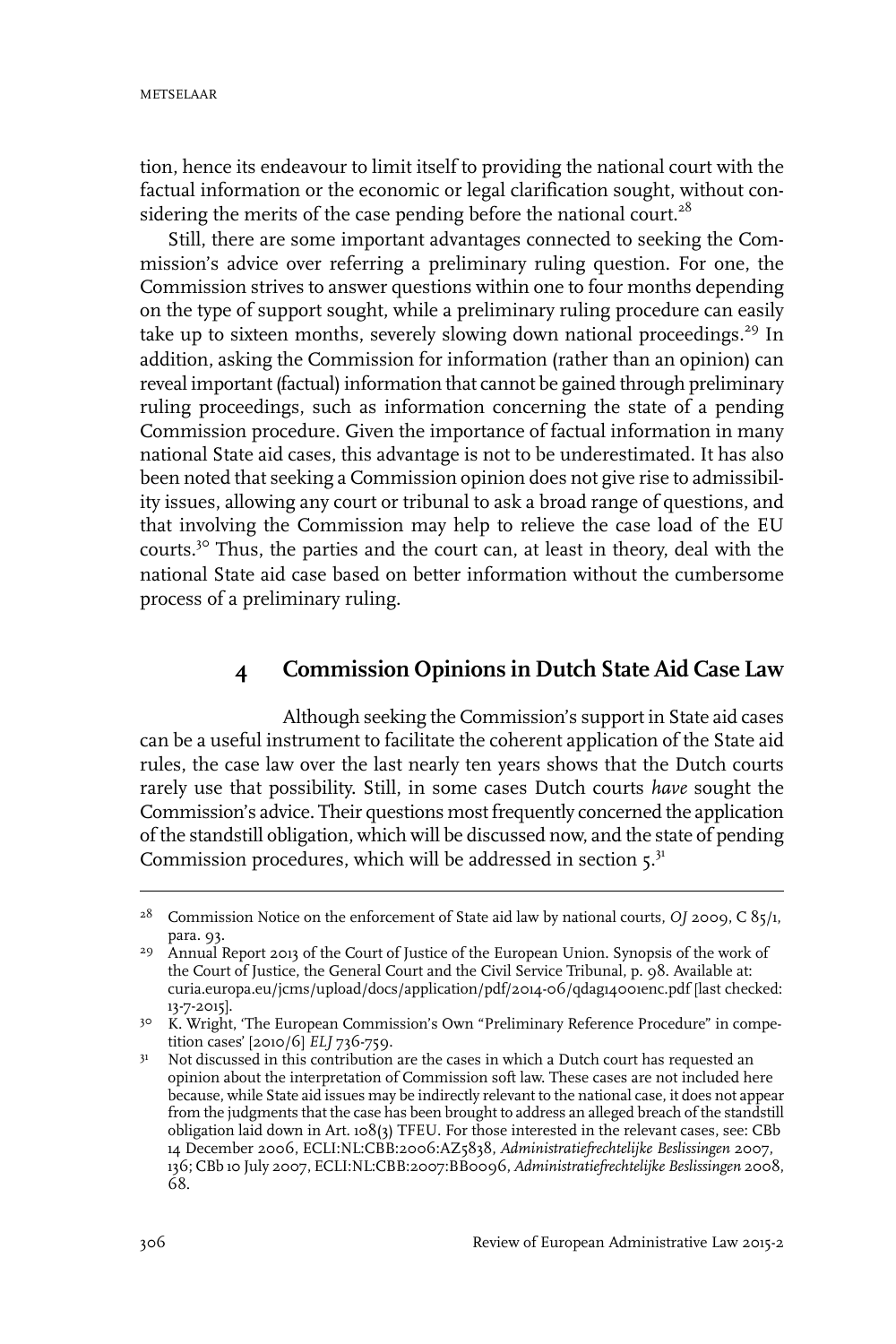#### 4.1 Circumstances under which Opinions are sought

Dutch (administrative) judges have sought a Commission opinion relating to the qualification of a given measure as State aid or the applicability of an exemption in three cases in almost the last ten years.<sup>32</sup> These cases can be seen as exceptions to the rule; the majority of State aid judgments by Dutch courts are handed down without consulting the Commission.<sup>33</sup> Of course, this is by no means problematic as such: it would rather be a cause for worry, not in the least in the light of judicial independence, if a national court were to routinely involve the Commission in State aid cases. While the cases in which an opinion has been requested cannot be cleanly distinguished from other similar State aid cases, it is noteworthy that two of the sets of questions referred to the Commission concerned a specific and well-defined issue, which lent itself well to seeking specific advice.<sup>34</sup> This is in itself worth noting because it seems that often, not enough information (or expertise) is available to a court to perform any kind of real analysis of the State aid criteria, let alone formulate a specific question.<sup>35</sup>

The existence of a specific and clearly demarcated issue, however, is not absolutely necessary for a Dutch court to seek the Commission's advice. In one case, the administrative court formulated a very general question – essentially whether a certain measure constituted State aid and if so, whether it constituted new or existing aid.<sup>36</sup> Even so, it may still be assumed that courts will not be likely to consult with the Commission when the most important facts and arguments are not sufficiently plausible or substantiated. While the questions asked in the aforementioned case were of a quite general nature, the court's extensive discussion of the State aid claim as well as the Commission's opinion in response to the questions asked suggest that the alleged existence of State aid was underpinned by detailed facts and arguments.<sup>37</sup> Again, this is significant because research shows that most State aid cases before Dutch courts seem to fail due to lack of plausibility or substantiation, indicating that in many cases, insufficient information is available to even consider whether an opinion might be beneficial.

<sup>&</sup>lt;sup>32</sup> Rb. Rotterdam 28 March 2013, ECLI:NL:RBROT:2013:BZ5824; ABRvS 30 January 2013, ECLI:NL:RVS:2013:BY9933; ABRvS 11 July 2008, ECLI:NL:RVS:2008:BD3598.

<sup>33</sup> Submitting the search term 'staatssteun' or 'staatsteun' in the database www.rechtspraak.nl yields 486 judgments between 1 October 2005 and 29 September 2015.

Rb. Rotterdam 28 March 2013, ECLI:NL:RBROT:2013:BZ5824; ABRvS 30 January 2013, 34 ECLI:NL:RVS:2013:BY9933.

<sup>&</sup>lt;sup>35</sup> This conclusion is based on the ongoing PhD-research carried out by the author of this contribution and will be presented in her thesis, expected later this year.

 $36$  ABRvS 11 July 2008, ECLI:NL:RVS:2008:BD3598.

<sup>37</sup> ABRvS 11 July 2008, ECLI:NL:RVS:2008:BD3598, para. 2.21.4.2.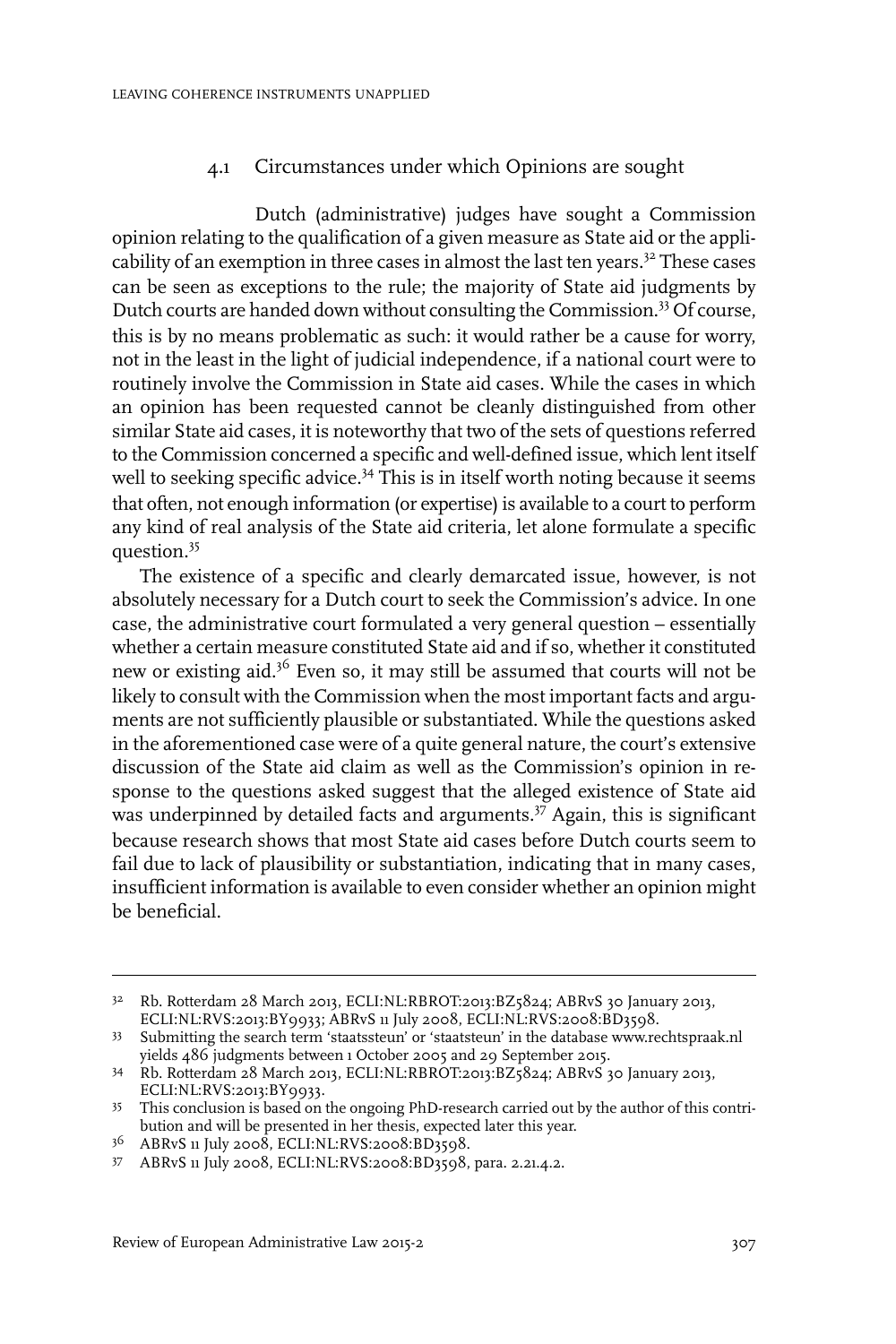#### 4.2 The Commission Opinion and its Application to the National Case

In the three cases in which a national court did consult the Commission, it can be seen that the Commission formulated a comprehensive answer relating to the facts as presented by the court.<sup>38</sup> Possibly, the Commission has taken earlier criticisms concerning the too-general nature of its answers to heart. These criticisms noted that the Commission's answer is sometimes formulated in such general terms that the referring court can glean little help from it.<sup>39</sup> Instead, the opinions in the cases studied here seem to be quite extensive and tailored to the most important facts, meaning that judges can incorporate the Commission's opinion in their judgment quite easily. In fact, the judges in the three Dutch cases do just that. The most subtle example is a judgment by the Administration Division of the Council of State, in which the court refers to the Commission's response 'in addition to' its own assessment of the existence of State aid in that particular case.<sup>40</sup> In the other two judgments, the Commission's opinion does not so much seem to corroborate the court's own assessment as it does to function almost as a substitute for that assessment. For instance, in one of the cases, the extensively cited Commission opinion prompts the court to state simply that it will follow the Commission's reasoning. The rest of the judgment deals with the implications of that reasoning to the case at hand.<sup>41</sup>

While a Commission opinion is not formally binding, there are thus indications that its actual impact on a court's assessment of a case may be significant, possibly even to the point of making the opinion *de facto* binding.<sup>42</sup> This may, in part, be the result of what has been described in the literature as the 'knowledge paradox'.<sup>43</sup> The knowledge paradox in court cases entails, in short, that when a judge requires an expert opinion because he does not have the knowledge

As welcomed by P.C. Adriaanse, 'Noot bij ABRvS (2008-07-11)', *Administratiefrechtelijke Beslissin-*38 *gen* 2008/371, para. 4.

P.C. Adriaanse & W. den Ouden, 'Noot bij CBb (2007-07-10)', *Administratiefrechtelijke Beslissingen* 39 2008, 68, point 3. See in the context of general competition law: T.M. Snoep, 'Samenwerking tussen de commissie en de Nederlandse rechter na invoering van verordening 1/2003' [2003/6] *M&M* 198-202.

<sup>40</sup> ABRvS 11 July 2008, ECLI:NL:RVS:2008:BD3598, para. 2.21.4.2.

<sup>41</sup> Rb. Rotterdam 28 March 2013, ECLI:NL:RBROT:2013:BZ5824, para. 9.4.

Consider also K. Wright, 'The European Commission's Own "Preliminary Reference Procedure" 42 in competition cases' [2010/6] *ELJ* 736-759: The transposition by a national court is more likely 'where the judge is less experienced in competition law or at judging economic evidence, where the court is more willing to apply an interpretation of Union law by a Union institution (albeit from the Commission rather than the CJEU), or for reasons of convenience. If the Commission's "expert" interpretation seems reasonable, there may be little incentive to look for an alternative.'

G. de Groot, *Het deskundigenadvies in deciviele procedure*(The Hague 2008). The term 'knowledge 43 paradox' is applied in this context to the topic of expert opinions sought by courts.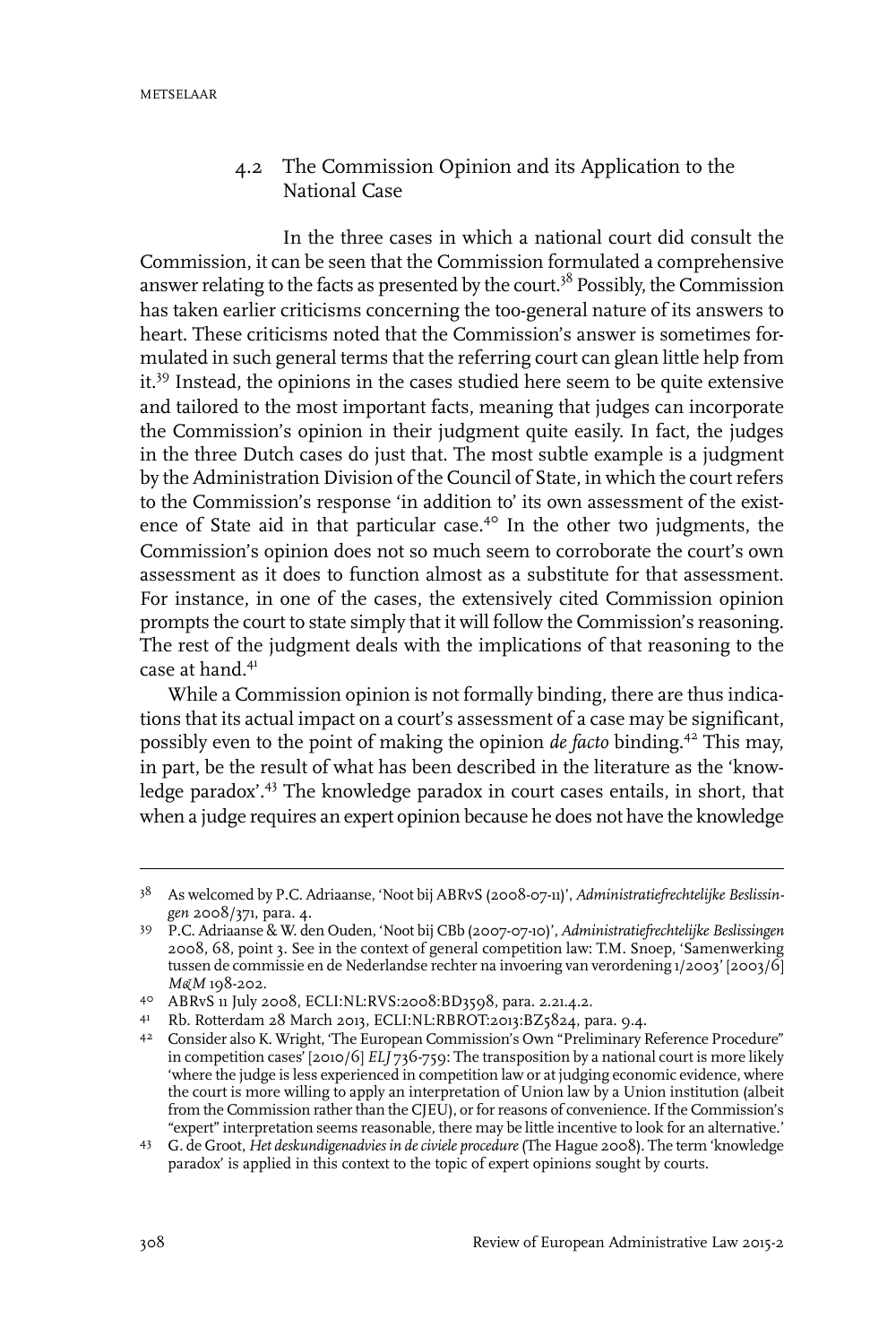or experience necessary to come to a decision, he is dependent among others on the parties' input to assess the expert's expertise, which questions to ask and whether the opinion is correct. One of the implications of the knowledge paradox is that, once a judge lacks the expertise to assess a given situation and chooses to seek an expert opinion on the matter, the conditions under which he may deviate from that opinion are limited. It is reasonable to assume that judges will not be easily inclined to contradict a Commission opinion once they have asked for it. Arguably, after a judge has 'admitted' that he is uncertain how to apply State aid law in a given case by seeking the Commission's advice, it would be very difficult to explain why he would then choose not to follow that advice once it has been given.

The knowledge paradox may be particularly problematic in State aid cases for two reasons. Firstly, not only does the Commission have significant experience and expertise in the assessment of State aid cases, but under certain circumstances it also 'outranks' national courts in the EU law hierarchy. Under the *Deutsche Lufthansa* case law, after all, the Commission's assessment of the State aid nature of a measure *prima facie* binds the national court once it has been expressed in a decision to open the formal investigation procedure. In other words, not only does a national judge have to determine the accuracy and relevance of an opinion provided by an expert body, but he is also aware that the expert body's assessment may under circumstances have a higher legal status than its own.<sup>44</sup> Secondly, the advice sought by national courts in State aid cases concerns the interpretation of the law and its application to the facts – even if the Commission does strive to limit itself to providing the national court with the legal clarification sought without considering the merits of the case. Ultimately, interpreting the law and applying it to the facts is a task for the judiciary and not for an administrative body such as the Commission.<sup>45</sup> While the Commission is itself competent to determine, in a decision, whether a given measure qualifies as State aid, such a decision must be open to judicial review. <sup>46</sup> If a Commission opinion carries too much weight in a national court case, it would be highly problematic if the result would be that (part of) the legal assessment is *de facto* carried out by the Commission and can be only marginally controlled by the national court. This concern is exacerbated by the fact that the parties have no right to be heard by the Commission in the period leading up to the opinion.

The knowledge paradox can lead to some real risks in State aid cases. For a good illustration of this problem, consider a judgment by the Administration

While the Commission's opinion does not have a higher legal status than the national court's 44 assessment, once the Commission had taken a decision to open the formal investigation procedure, its assessment of the State aid nature of a measure does have a higher legal status.

Cf. V. Sanderink, *De amicus curiae in het mededingingsrecht* (Amersfoort 2009). <sup>45</sup>

Case C-284/12 *Deutsche Lufthansa* ECLI:EU:C:2013:755. <sup>46</sup>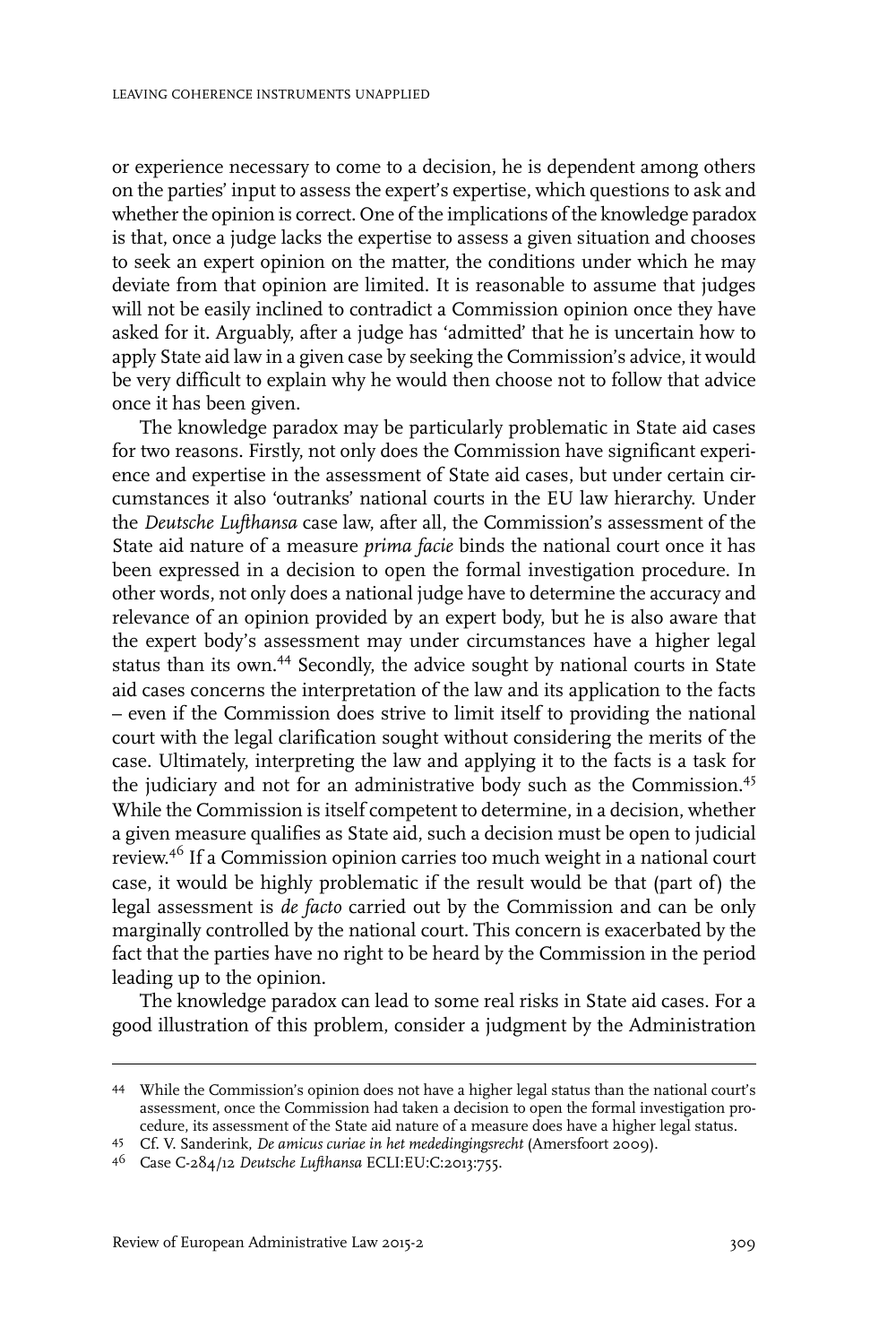Division of the Council of State in a dispute concerning the funding of higher education.<sup>47</sup> That court had asked the Commission for an opinion on the question whether offering law courses by the so-called 'Open University' constituted an economic activity which would, in turn, make the Open University an undertaking in the sense of Article 107(1) TFEU. The question of when the provision of educational services qualifies as an economic activity is also addressed in a 2012 Commission Communication.<sup>48</sup> In its opinion, the Commission stated that the courses offered did not seem to constitute an economic activity insofar as it could be demonstrated that the State of the Netherlands, by financing the courses, fulfilled its social, cultural and educational duties towards its population, and insofar as the financing covered a significant part of the costs of the courses so that there exists no real correlation between the factual costs of the courses and any private remunerations paid for the courses.<sup>49</sup>

On the basis of this opinion, the Administration Division of the Council of State carried out its further analysis and concluded that the Open University did not qualify as an undertaking within the meaning of the State aid rules when it offered the contested (financed) law courses. This conclusion has been criticized<sup>50</sup> - not because the Administration Division misinterpreted or misapplied the Commission's opinion, but because the Commission used an assessment framework that was, according to the criticism, subtly but significantly different from the CJEU's case law on the matter and the 2012 Commission Communication. Given this novel assessment framework, it was suggested in the criticism that the Administration Division should have referred a preliminary question to the CJEU.

Of course, the fact that the Commission has given an opinion by no means relieves a court such as the Administration Division from a duty, where relevant,<sup>51</sup> to request a preliminary ruling. And yet, there are any number of reasons why the Administration Division might be inclined to refrain from referring a preliminary question after having conferred with the Commission. Firstly, it will be a relevant concern that the national proceedings have already been delayed by referring questions to the Commission. In many cases, it will be undesirable to cause another, much longer, delay by initiating the preliminary ruling procedure. Secondly, it already appears from the question asked to the

ABRvS 30 January 2013, ECLI:NL:RVS:2013:BY9933. <sup>47</sup>

<sup>&</sup>lt;sup>48</sup> Communication from the Commission on the application of the European Union State aid rules to compensation granted for the provision of services of general economic interest, *OJ* 2012, *C* 8/4.

Commission opinion as cited in ABRvS 30 January 2013, ECLI:NL:RVS:2013:BY9933, 49 para. 8.5.

T. Barkhuysen & M. Claessens, 'Noot bij ABRvS (2013-01-30), *Administratiefrechtelijke Beslissingen* 50 2014, 344.

Consider, for instance, the doctrines of *acte clair* and *acte éclairé*: Case 283/81 *Cilfit* [1982] 51 ECR 3415.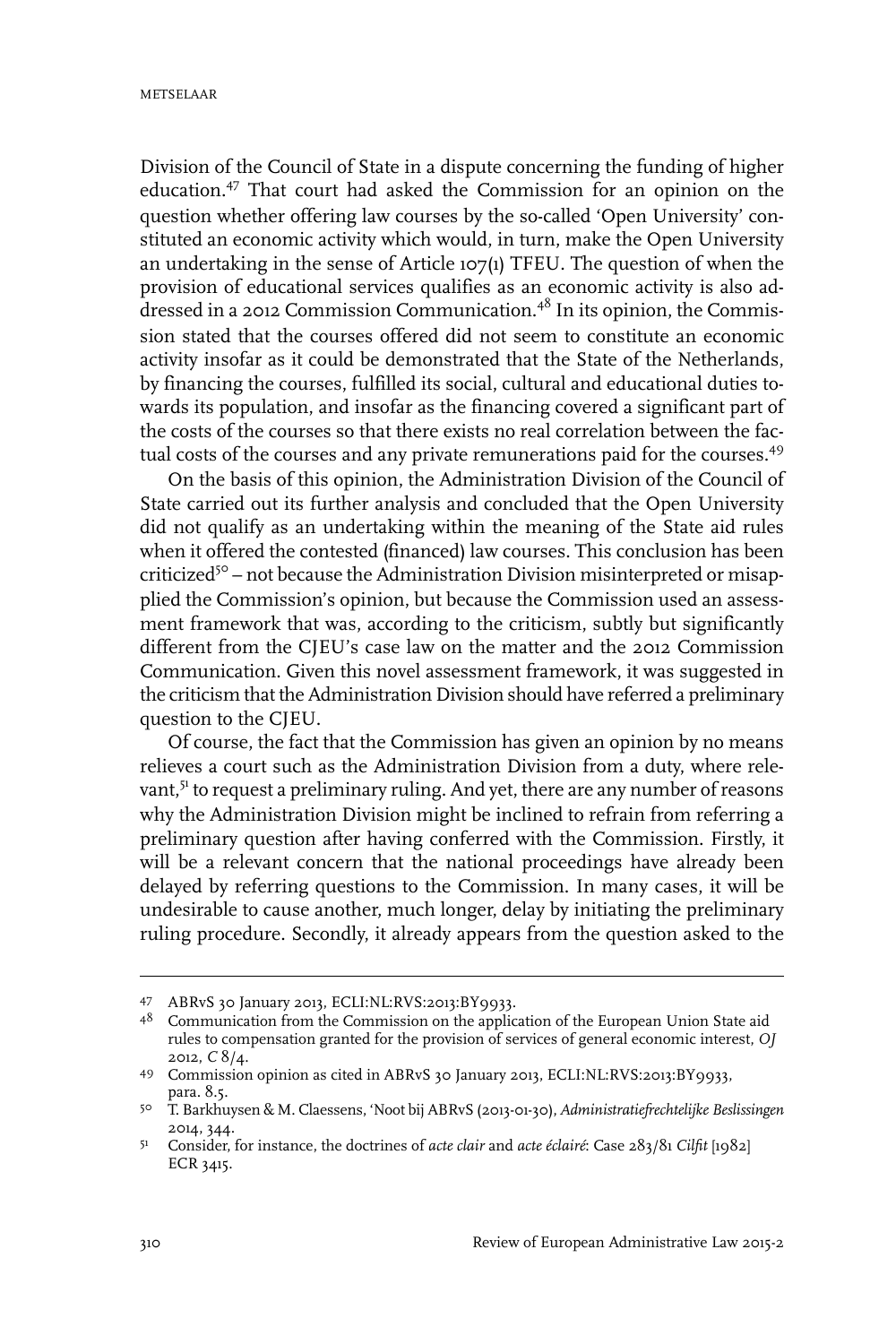Commission that the Administration Division has difficulties in determining the right framework for applying the law. It follows that the Administration Division will not be very well suited to determine whether the framework applied by the Commission is the correct one, or whether a preliminary reference is called for. Why ask the Commission for advice if that advice is then to be checked against the Court of Justice? That would appear indecisive at least. What is more: while it may be a safe choice to refer a preliminary question in case of doubt, at least from a European perspective, it may well be the intent of one of the parties to raise such doubts with the aim of delaying the proceedings through such a reference.<sup>52</sup>

These cases demonstrate that, while it may be beneficial to seek a Commission opinion in State aid cases, the inherent dangers should not be underestimated. While the Commission has previously been criticized for keeping its opinions too general, a more specific opinion that is better tailored to the facts of the case may wind up taking, in effect, the place of the court's own assessment of a case. This is a risk that is not easily mitigated due, in part, to the knowledge paradox and, in another part, to the fact that referring a preliminary question is not a timely solution for any remaining doubts. It stands to reason that both the Commission and the national courts should be very careful when using this particular coherence instrument.<sup>53</sup>

#### 4.3 Procedural Safeguards following a Commission Opinion

Given the relative weight of the Commission's advice in State aid cases, which is formulated without hearing the parties, it is important to know that several safeguards have been introduced at the national level to ensure that some basic rights are protected. Most significantly, parties receive the right in the administrative proceedings studied to formulate a response to the Commission's assessment and to react to the response formulated by the other parties. The 2009 Notice, on which the decision to refer a question is sometimes based,<sup>54</sup> does not explicitly mention such a possibility, nor does the revised Procedural Regulation, which has similarly been cited as a basis for seeking a Commission opinion.<sup>55</sup> The Procedural Regulation does clarify that the Commission's observations must be submitted within the framework of national procedural rules and practices including those safeguarding the rights of the

 $5<sup>2</sup>$  This is not to suggest that this was, in my opinion, the case in the proceedings before the Administration Division of the Council of State.

<sup>53</sup> A way of ensuring that such care is taken, as stated above, could be an obligation for courts to motivate whether, to what extent and why they have taken the Commission's advice into account. ABRvS 30 January 2013, ECLI:NL:RVS:2013:BY9933; Appellate court 's-Hertogenbosch 54

<sup>17</sup> February 2015, ECLI:NL:GHSHE:2015:540 (concerning a request for information).

<sup>55</sup> ABRvS 15 April 2015, ECLI:NL:RVS:2015:1152.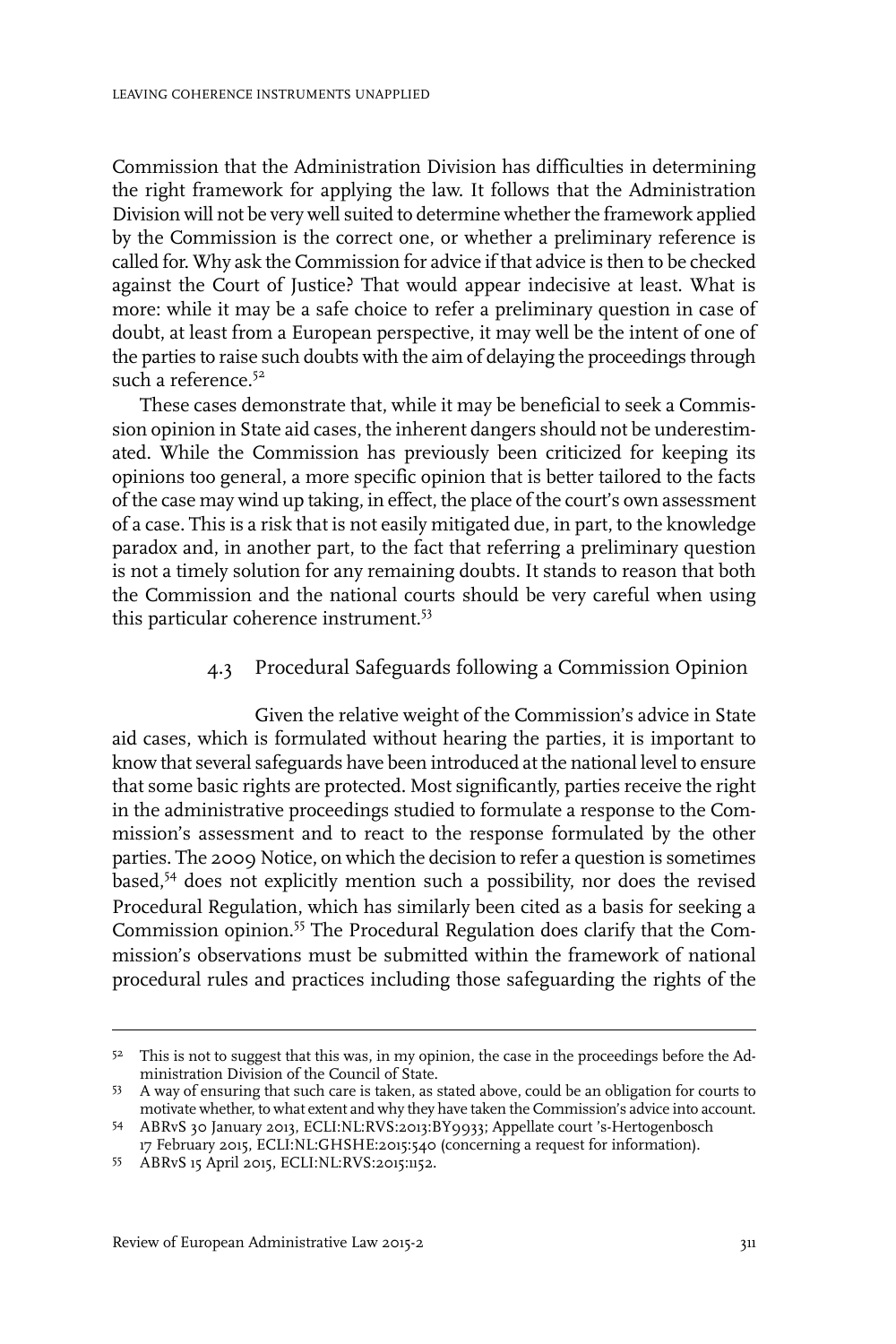parties.<sup>56</sup> Reverting to Dutch law, then, inspiration could be drawn from the Dutch General Administrative Law Act (Awb).<sup>57</sup> Article 8:45(6) Awb does provide for the rights of parties to submit their comments pursuant to a Commission opinion within the meaning of Article 15, first paragraph, of Regulation 1/2003 relating to the application of Articles 101 and 102 TFEU. While it has been suggested that this provision be amended to include Commission opinions in the area of State aid law,<sup>58</sup> to my knowledge no such steps have been taken so far. Nevertheless, it appears that Article 8:45(6) Awb is applied by analogy in State aid cases, ensuring that parties' basic rights of defence remain protected.

## **5 Requests for Information in Dutch State Aid Case Law**

It is not uncommon that a Dutch judge must rule in a State aid dispute that has already come to the attention of the European Commission. At least until the opening of the formal investigation procedure, a national judge is bound to independently assess the State aid nature of a measure in order to ensure the observance of the standstill obligation.<sup>59</sup> Nevertheless, as is also stressed in the 2009 Commission Notice, it can be useful to ask the Commission information concerning the status quo of a pending investigation.

The question as to what extent the Dutch courts use that possibility results in a mixed picture. In most cases, it appears that the courts refrain from approaching the Commission at all.<sup>60</sup> This includes the cases mentioned earlier in which the court bases its final judgment (in part) on the hypothetical assessment of the Commission.<sup>61</sup> This also includes cases where the court bases its final judgment (in part) on the Commission's preliminary assessment, as laid down for instance in a letter to the Member State.<sup>62</sup> The fact that one of the parties has explicitly requested that the court seek the Commission's advice does not generally change that finding.<sup>63</sup> This need not be problematic, of course, there being no absolute duty to approach the Commission in such cases.

<sup>56</sup> Council Regulation No. 734/2013/EU, preamble, para. 19.

Cf. Art. 44a Wetboek van Burgerlijke Rechtsvordering (Dutch Code of Civil Procedure). <sup>57</sup>

<sup>&</sup>lt;sup>58</sup> P.C. Adriaanse & J.R. van Angeren, 'De Awb en staatssteunvragen', in: T. Barkhuysen, W. den Ouden & J.E.M. Polak (red.), *Bestuursrecht harmoniseren: 15 jaar Awb* (The Hague 2010).

Again, where relevant, he may (be required to) refer a preliminary question. <sup>59</sup>

<sup>&</sup>lt;sup>60</sup> For instance: Rb. Oost-Brabant 16 February 2015, ECLI:NL:RBOBR:2015:756, para. 20.

<sup>&</sup>lt;sup>61</sup> Examples include: Rb. Alkmaar 20 April 2011, ECLI:NL:RBALK:2011:BW2032; Rb. Arnhem 2 November 2011, ECLI:NL:RBARN:2011:BU3569. Both courts refer to HR 7 October 2005, ECLI:NL:HR:2005:AT6730.

 $62$  Examples include: Rb. Amsterdam 22 June 2006, ECLI:NL:RBAMS:2006:AX9229, para. 9; Rb. 's-Hertogenbosch 24 October 2012, ECLI:NL:RBSHE:2012:BY1110, para. 4.8.

<sup>&</sup>lt;sup>63</sup> Rb. The Hague 1 August 2007, ECLI:NL:RBSGR:2007:BB1424, para. 4.9.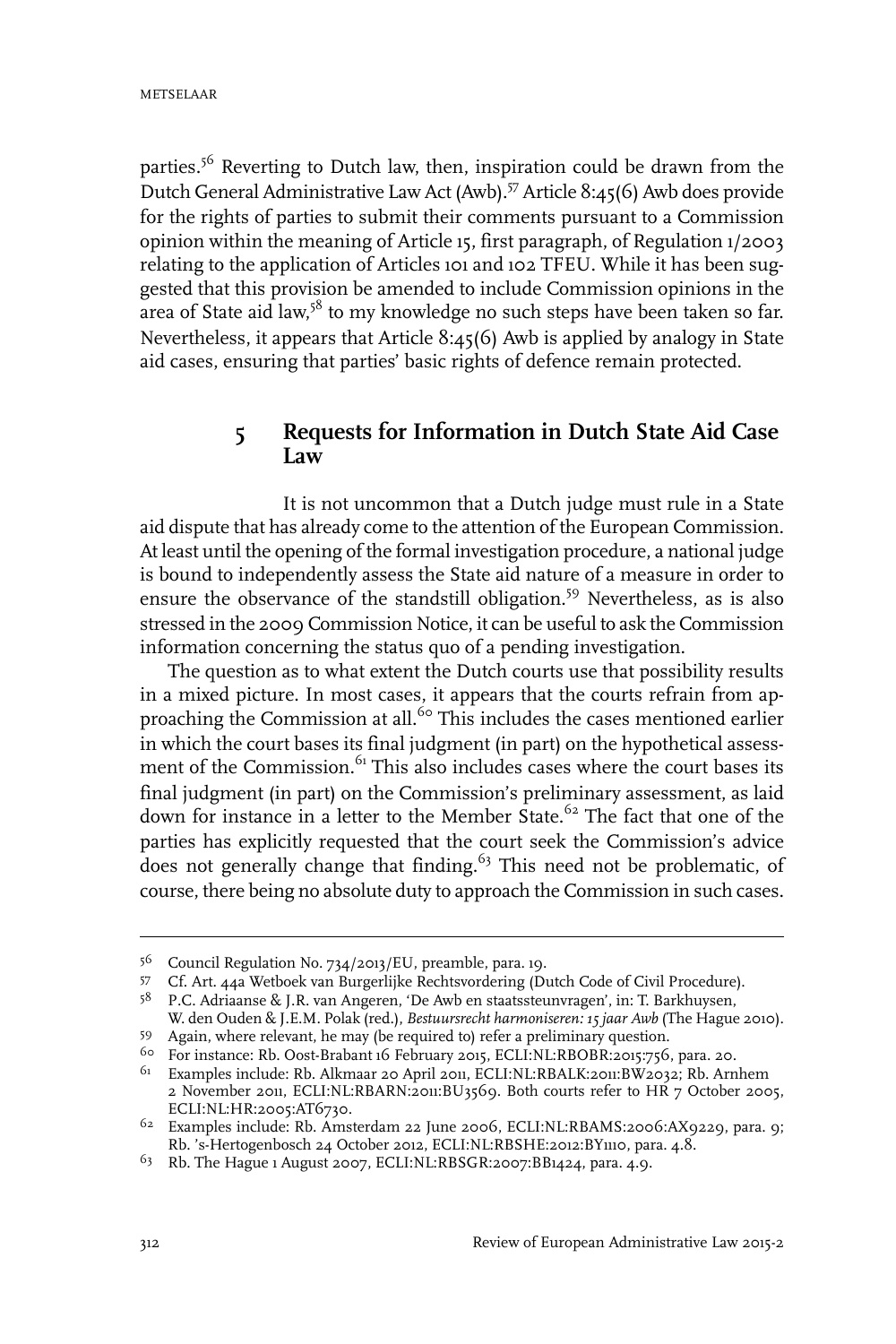Sometimes, a Dutch court does ask the Commission for information concerning a pending investigation. A nice example is the case *Shanks*. <sup>64</sup> The case concerned several municipalities that had signed an agreement with waste disposal company Attero. Shanks, Attero's competitor, considered that the agreement amounted to unlawful State aid. It therefore submitted a complaint with the Commission as well as commencing proceedings before the competent Dutch civil court. The Commission indicated in a letter to Shanks that the agreement did not seem to breach the State aid rules and that the complaint would be deemed to be withdrawn if further substantive comments would not be provided within one month. $65$  At the time of the national civil proceedings before the Den Bosch appellate court, Shanks indicated that it had provided such comments but that the Commission's reaction thereto was still unknown. In the light of these facts, the appellate court considered that it would not take a final ruling before having received more information on the status of the complaint with the Commission, and ordered Shanks to provide more information to that effect. The appellate court then ruled that, depending on the information provided, it would consider approaching the Commission with questions regarding the status of its pending investigation. In a subsequent judgment, the appellate court did indeed choose to approach the Commission with several questions regarding the status quo of its investigation.<sup>66</sup>

There is only one other example in almost the last ten years where a Dutch court actually did seek the Commission's advice concerning a pending procedure.<sup>67</sup> The question was asked by one of the highest administrative courts, the Dutch Trade and Industries Appeals Tribunal. The case was brought by a foundation providing home care services, which had initiated administrative proceedings as well as submitting a State aid complaint with the Commission. What makes this case interesting is that the question of whether there was a violation of the State aid rules depended in part on the conditions under which certain subsidized activities would be sold to the aspirant buyers. The complaining foundation argued that the plans concerning the sale of the activities would amount to the granting of unlawful State aid to its competitors. It therefore requested that the court postpone the proceedings pending the sale of the activities. The Trade and Industries Appeals Tribunal, probably mindful of the duration of its proceedings, instead approached the Commission with the question whether a decision on the complaint could be expected in a reasonably short time. Having been answered in the negative, the Trade and Industries Appeals

<sup>&</sup>lt;sup>64</sup> Appellate court 's-Hertogenbosch 11 February 2014, ECLI:NL:GHSHE:2014:281, para. 4.29.

 $^{65}$  Such a response is provided for in: European Commission 16 June 2009, Code of Best Practice for the conduct of State aid control procedures, *OJ* 2009, C 136/13, paras 49-50.

<sup>&</sup>lt;sup>66</sup> Appellate court 's-Hertogenbosch 17 February 2015, ECLI:NL:GHSHE:2015:540, para. 7.7.

<sup>&</sup>lt;sup>67</sup> CBb 13 September 2012, ECLI:CBB:2012:BX6991.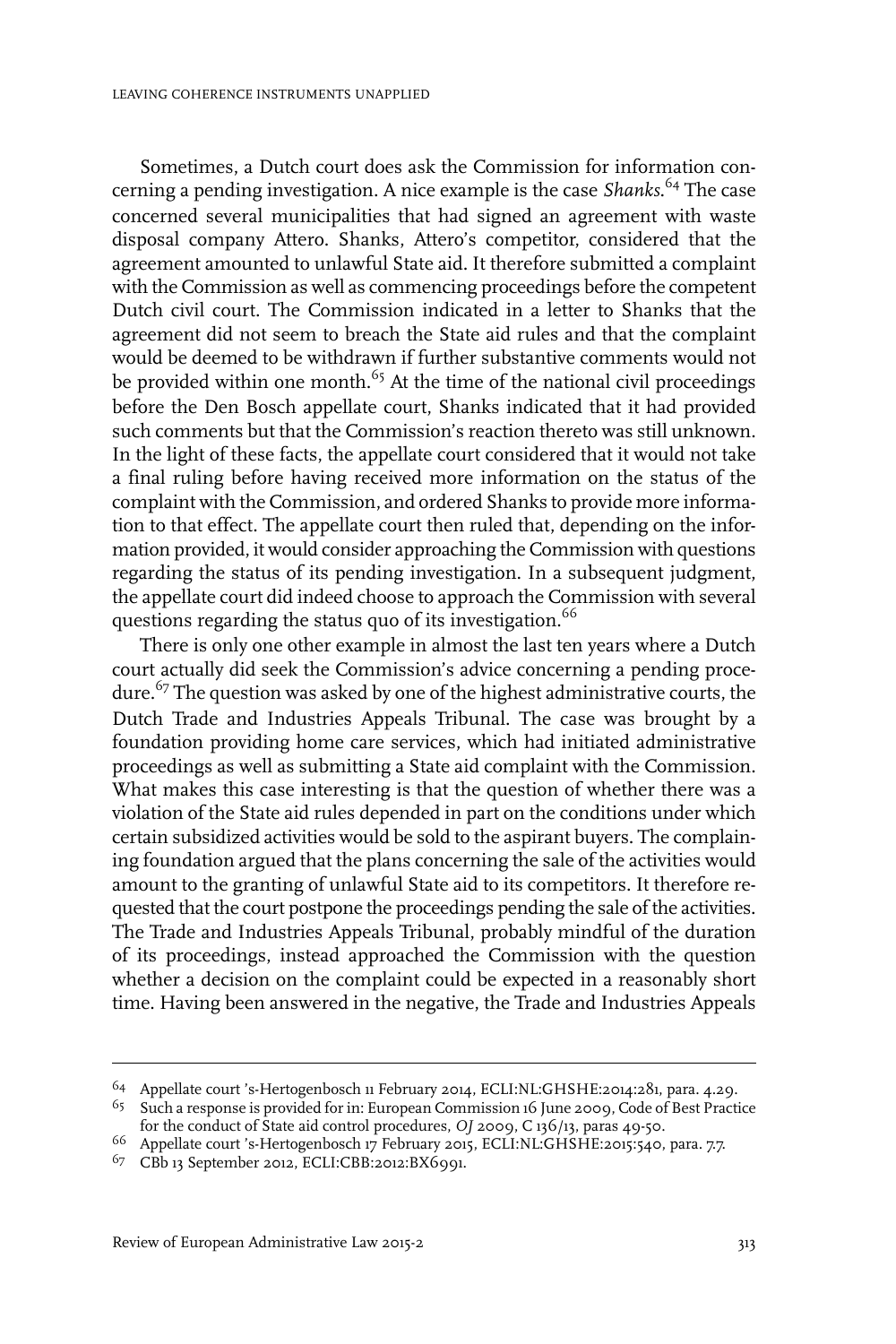METSELAAR

Tribunal decided to continue the proceedings in spite of the still ongoing negotiations regarding the sale.

It is notable for several reasons that the Trade and Industries Appeals Tribunal decided to seek the Commission's advice. The most obvious reason is that its decision to do so proves to be an exception to the rule. What is more, while it is rather common in civil proceedings that a complaint has also been filed with the Commission,<sup>68</sup> such parallel proceedings are actually quite rare before the administrative courts. In fact, the relative rarity of the situation may have prompted the Trade and Industries Appeals Tribunal to ask its question. Arguably, since it is not common in Dutch administrative proceedings that a complaint has also been submitted to the Commission, it may be reasonable to give more merit to the one case where it has, and take the necessary steps accordingly. Another noteworthy point is that the fact that the court sought information regarding the status of the Commission's investigation indicates that it would have been willing to postpone proceedings if the Commission had been on the brink of taking a decision. It is likely that the Commission's answer, that a decision was not due shortly, will not have contributed to any great sense of urgency on the part of the Trade and Industries Appeals Tribunal to secure the recovery or prevent the granting of the alleged aid.<sup>69</sup>

This brings up an important point: Information that the Commission is not about to take a decision after a complaint may (falsely) give the national court the impression that a matter raised in State aid proceedings is not considered urgent. That may lead a court to consider that, barring evidence to the contrary, there is no need to take immediate measures preventing or recovering the alleged aid. Granted, this does not fit the national courts'role in State aid cases according to EU case law and the Commission's leniency should not be a reason to withhold the protection granted under Article 108(3) TFEU. However, if a court were to reassess the urgency of the matter based on the Commission's information, it would not necessarily be surprising given how difficult courts may find it to determine whether the State aid rules have been breached in a particular case and the intrusiveness of the consequences of a finding of unlawful State aid.

# **6 Cases where no Advice is sought**

The above paragraphs have explored situations in which a court has asked the Commission for some form of advice or at least considered doing so. It is as interesting to note when judges refrain from seeking the

 $68$  It is worth noting that these cases usually concern interim relief.

A.J. Metselaar & W. den Ouden, 'Noot bij CBb (2012-09-13)', *Administratiefrechtelijke Beslissingen* 69 2013/115, para. 4.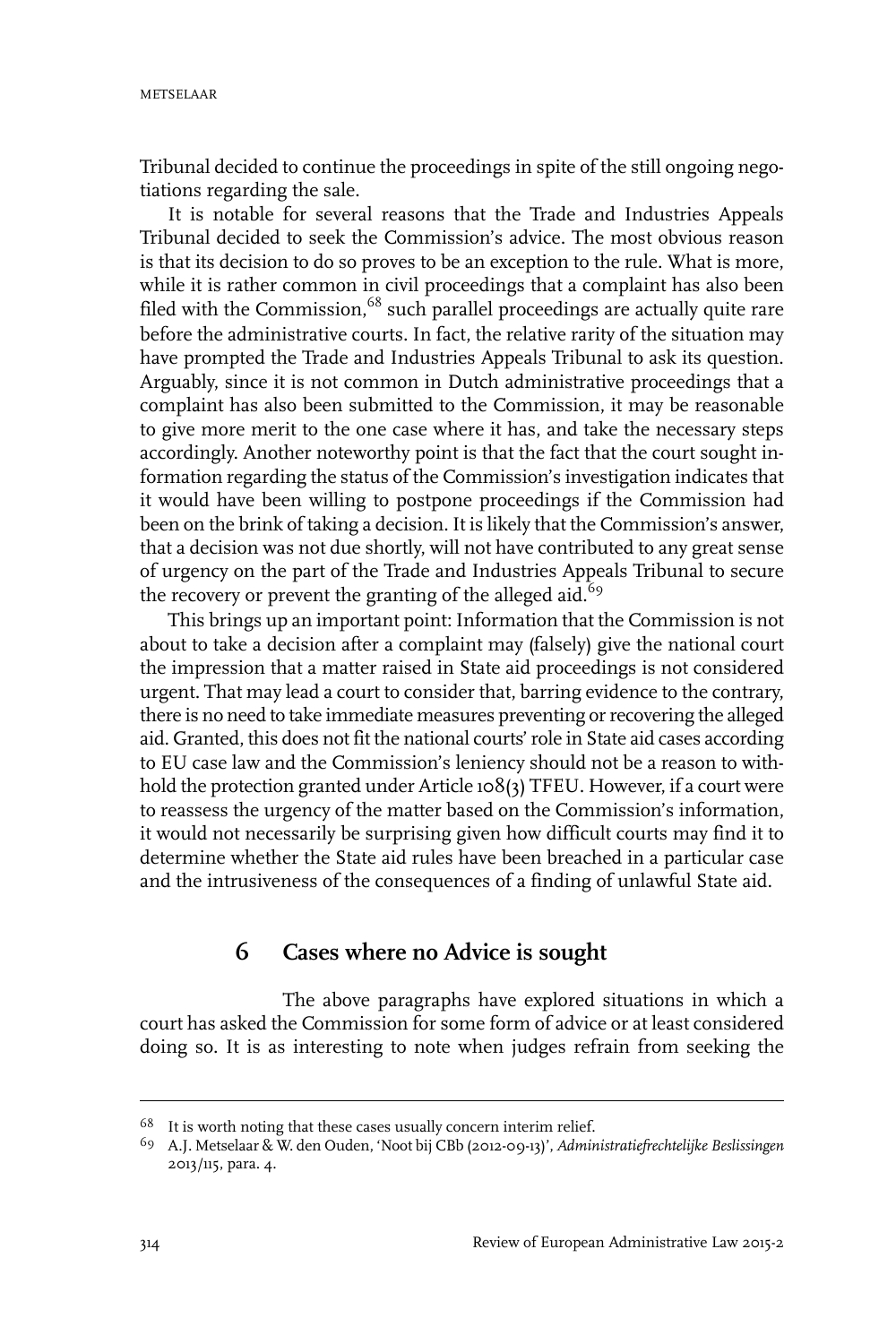Commission's support. Two types of cases stand out in this regard. The first type of case concerns cases in which the administrative judge does not approach the Commission for an opinion, but instead rules that the administrative body should have consulted the Commission before taking a decision in which State aid issues are at stake. While very interesting, such cases will not be addressed further in this contribution.<sup>70</sup>

The second type of case is just as interesting. It arises when a court must determine whether a State aid measure falls within the scope of a previous Commission decision, or whether the measure actually carried out deviates from the one that was originally notified and approved. Such cases arise before Dutch courts with some regularity and it might be expected that a court might consult the Commission to ask what exactly it meant to approve.<sup>71</sup> A striking example where this did not happen is the hotly contested case concerning State aid to Dutch housing corporations.<sup>72</sup> The aid measure in question had been notified to the Commission and was deemed compatible with the internal market.<sup>73</sup> The litigants in the national case argued that, while the Commission had approved the aid measure as notified, the measure had then been carried out in a way that deviated from the compatibility decision.

A complicating aspect was that the aid measure had been notified and assessed in connection with an existing aid scheme for housing corporations. The existing aid was to be approved under certain conditions. In notifying the aid measure that is at stake here, the Dutch authorities had indicated that the aid would be made available under the same conditions as the existing aid scheme. One of the issues in the national proceedings was whether the aid granted could be considered to fall within the ambit of the Commission's approval or might have been lawfully granted in any case in spite of the fact that it deviated from those conditions on some (according to the Dutch authorities, non-essential) points. Although it had been requested to approach the Commission for advice, the Administration Division of the Council of State in this case chose explicitly not to do so. Instead, it determined that the aid measure as it had actually been carried out did not fall within the ambit of the Commission's approval decision, but that the measure was nevertheless lawful because it was exempted from notification under the 2005 Commission Decision on Services

<sup>&</sup>lt;sup>70</sup> This type of case will be discussed in detail in the author's PhD thesis that is expected to be completed in the course of this year.

As occurred in a single case: ABRvS 15 April 2015, ECLI:NL:RVS:2015:1152. <sup>71</sup>

ABRvS 2 November 2011, ECLI:NL:RVS:2011:BU3143. For other interesting examples, see also 72 CBb 16 February 2011, ECLI:NL:CBB:2001:BP6917 and Rb. 's-Gravenhage 1 August 2007, ECLI:NL:RBSGR:2007:BB1424.

Commission decision 15 December 2009, State aid No E 2/2005 and N 642/2009 – The 73 Netherlands Existing and special project aid to housing corporations, *OJ* 2010, C 31/4.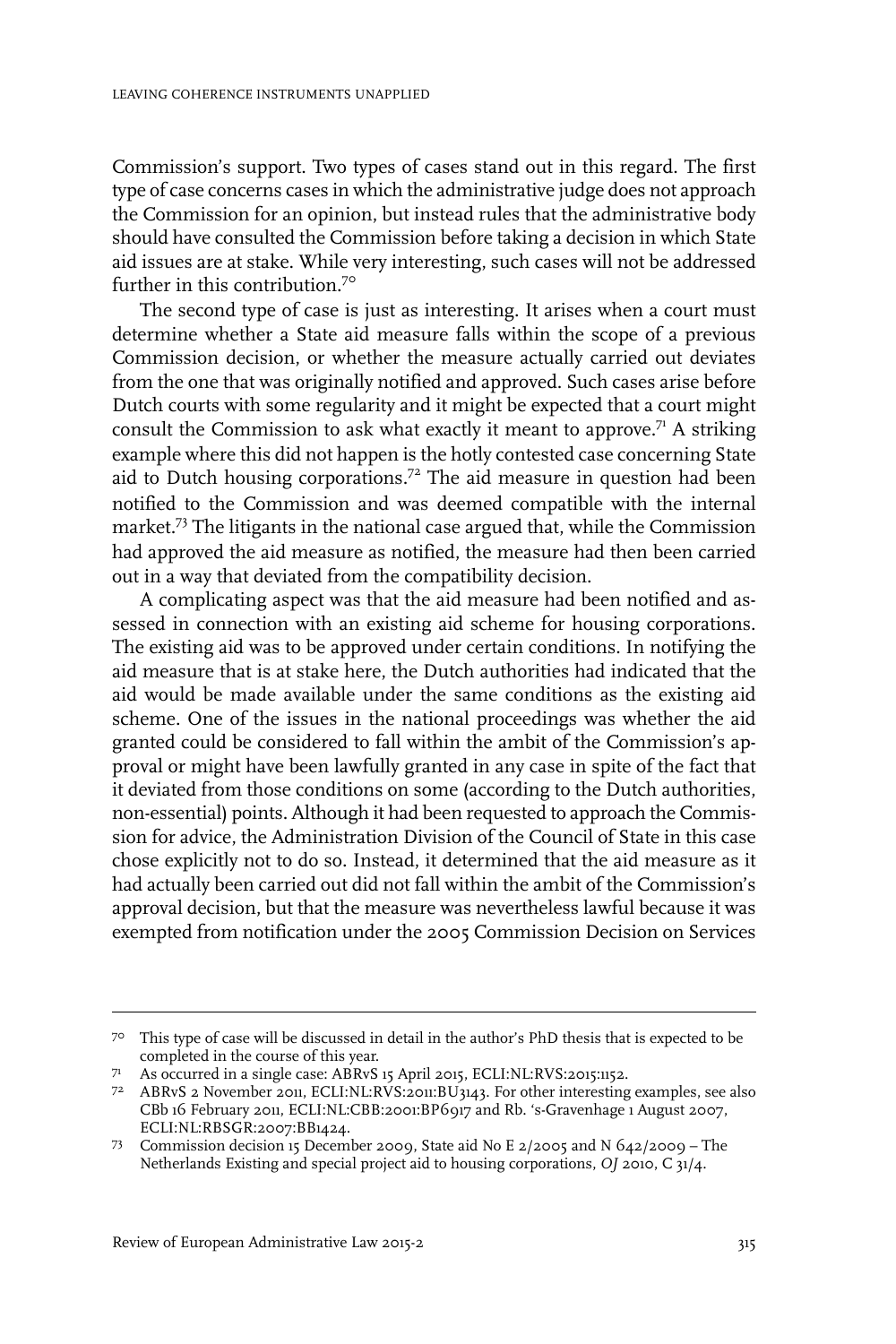of General Interest.<sup>74</sup> Incidentally, the 2005 Decision had also provided the framework for the Commission's analysis of the measure that had originally been notified.

It is still up for discussion whether the Administration Division was competent to assess the contested aid measure on the basis of the 2005 Decision after the Commission had already carried out this assessment specifically in its approval decision.<sup>75</sup> Arguably, an elegant solution to the problem in this case (caused by a somewhat minor derogation from the Commission's approval) would have been to seek the Commission's opinion on the case. This opinion could have addressed both the question of whether the measure as it had been carried out fell within the ambit of the approval decision and the question of whether, if not, the measure fulfilled the requirements of the 2005 Decision.

One might imagine several reasons why the Administration Division might have refrained from seeking an opinion in this manner. Perhaps the Administration Division saw no need to seek an opinion, considering itself well equipped to address the legal and factual questions involved on the basis of an analysis of the case law of the CJEU and an interpretation of the approval decision and the 2005 Decision itself. Perhaps it did not wish to subject its assessment to the analysis of the Commission, for reasons to do with the division of competence and separation of power or, possibly, with the politically sensitive nature of the matter. Perhaps it feared that the Commission's answer might lead to further questions that might require a preliminary ruling. As stated, such a preliminary ruling would take up much time while a final answer may have been desirable. In any case, it merits attention that there seems to have been a conscious choice in this case not to seek the Commission's advice (or, for that matter, refer a preliminary ruling question). Useful as the instrument of approaching the Commission might be, it is thus certainly not a given that it will be used, even in cases where that might seem quite obvious.

## **7 Outlook**

Over almost the past ten years, there have only been a few instances in which a Dutch court has approached the European Commission for an opinion or information in a State aid case. This is unfortunate insofar as that seeking the Commission's advice in State aid cases could potentially be a very useful and quick coherence instrument. Not only can it help to ensure a

Commission Decision of 28 November 2005 on the application of Article 86(2) of the EC 74 Treaty to State aid in the form of public service compensation granted to certain undertakings entrusted with the operation of services of general economic interest, *OJ* 2005, L 312/67.

See the discussion in S.C.G. Van den Bogaert & A.J. Metselaar, 'Noot bij ABRvS (2011-11-02)', 75 *Administratiefrechtelijke Beslissingen* 2012, 156.